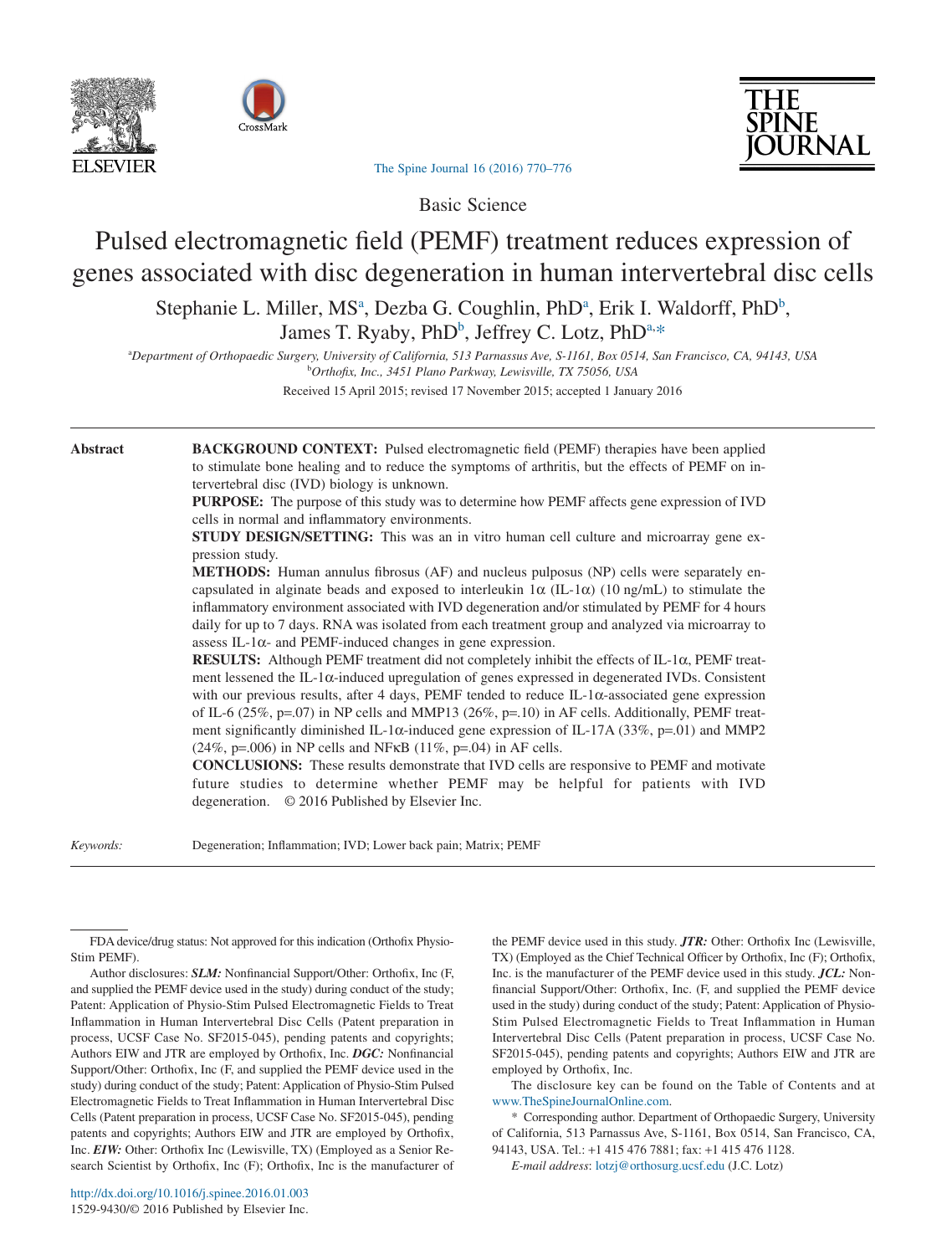[\[2,16\].](#page-5-1)

disease is a significant cause of morbidity and is one of society's greatest expenditures of health-care dollars [\[1\].](#page-5-0) Although mechanisms of chronic LBP are not fully characterized, many symptoms are attributed to chronic inflammation [\[2–5\]](#page-5-1) and impaired healing of disruptions within the matrix of intervertebral discs (IVDs) [\[6,7\].](#page-5-2) Cells from painful and degenerated discs have been shown to produce proinflammatory cytokines [\[3,8\],](#page-5-3) including tumor necrosis factor  $\alpha$  (TNF $\alpha$ ) and interleukin  $1\alpha$  (IL-1 $\alpha$ ) [\[8,9\].](#page-5-4) These proinflammatory factors in turn stimulate catabolic degradation of collagen matrix via matrix metalloproteinases 2 (MMP2) [\[10\]](#page-5-5) and 13 (MMP13) [\[11\],](#page-5-6) both of which have been linked to painful disc degeneration [\[3\].](#page-5-3) These cytokines also further activate NF-κB [\[12\]](#page-5-7) signaling to promote IL-6  $[2,4,9,13]$  and IL-17  $[14,15]$  expression within the disc, amplifying the proinflammatory feedback loop and exacerbating the catabolic behaviors within damaged disc tissue

Chronic low back pain (LBP) due to degenerative disc

Conventional therapies for LBP, such as pain modulation and surgical intervention, address symptoms, but they often fail to target the fundamental causes of degeneration and pain, resulting in temporary or negligible therapeutic benefits [\[1\].](#page-5-0) Solutions or treatments that impede inflammation and matrix degeneration will likely improve clinical outcomes.

Pulsed electromagnetic field (PEMF) stimulation therapies have been clinically successful in treating a variety of medical conditions, including expedited healing of nonunion long bone fractures [\[17,18\],](#page-6-0) increased fusion rate for cervical and lumbar fusions in high-risk patients [\[19–22\],](#page-6-1) successful management of patients with discogenic lumbar radiculopathy [\[23\],](#page-6-2) and arrested progression of osteoarthritis [\[24–29\].](#page-6-3) In addition, animal models have shown similar trends for osteoporosis [\[30\].](#page-6-4) Although researchers have demonstrated some clinical benefits of PEMF, the efficacy of PEMF is debated and the mechanism by which PEMF modifies cell behavior is not well understood. Additionally, thorough comparison of contradictory studies is obfuscated by the variety of PEMF waveform parameters. Despite this, a number of studies provide insight into the signaling pathways that mediate PEMF effects. An in vitro study of IVD cells demonstrated PEMF stimulated cell proliferation and suggested this occurred through the nitric oxide (NO) and prostaglandin E2 pathways [\[31\].](#page-6-5) Additional work has identified PEMFinduced upregulation of matrix synthesis through bone morphogenetic protein (BMP) signaling, particularly through BMP-2 and BMP-7 [\[17,29,32\].](#page-6-0) Additionally, unchanged levels of vascular endothelial growth factor and downregulation of IL-1β demonstrate that PEMF likely does not play a role in stimulation of hypoxic and inflammatory conditions [\[33\].](#page-6-6)

Although previous studies show potential anabolic benefits from PEMF therapies, broad interpretations of the studies are limited. Additionally, it is unknown whether PEMF affects catabolic and proinflammatory cell behaviors consistent with painful disc degeneration. Thus, the primary goal of this study

was to determine the effects of PEMF treatment on IVD cell gene expression in an in vitro model of IVD inflammation.

# **Methods**

## *Intervertebral disc (IVD) cell isolation*

We obtained both nucleus pulposus (NP) and annulus fibrosus (AF) tissue from 3 patients, NP tissue only from 2 other patients, and AF tissue only from another 2 patients (2 male, 5 female; age 50–82 years; average age 68 years; Pfirrmann grade ≤2) in accordance with an IRB-approved protocol (10–00786, University of California, San Francisco). Thus, a total of n=5 for each cell type and each condition. Samples were collected at the time of surgery in sterile collection tubes, transported on wet ice, and transferred into a sterile tissue culture hood. The IVD tissues of AF and NP were separated by blunt dissection and incubated separately in tissue culture flasks at  $37^{\circ}$ C,  $5\%$  CO<sub>2</sub> for 3–4 weeks. Cells were harvested by trypsinization, and passage 4 AF and NP cells were used for all experiments as previously described [\[34\].](#page-6-7)

## *Alginate bead preparation*

After trypsinizing cells, each cell type was individually resuspended in phosphate buffered saline 1.2% sodium alginate at a density of  $2\times10^6$  cells/mL. Beads (approximately  $4\times10^4$  cells/bead) were formed by dispensing the solution dropwise through a 22-gauge needle into a  $CaCl<sub>2</sub>$  cross-linking solution (102 mM). Twenty alginate beads were cultured in each well of a 6-well plate with 4 mL supplemented DMEM. All beads were acclimated to the medium for a 24-hour period before treatment.

## *Treatment conditions*

IL-1α (10 ng/mL; Sigma-Aldrich Corporation, St. Louis, MO, USA) was used to stimulate the inflammatory environment associated with chronic LBP [\[35\].](#page-6-8) Cell-containing beads were exposed to an FDA-approved PEMF waveform (Physio-Stim, Orthofix Inc, Lewisville, TX) for 4 hours daily. The Physio-Stim waveform was powered by a 16 V direct current power source and consisted of a square wave with a 25% duty cycle, 3,850 Hz pulse frequency, 15 Hz burst frequency, and maximum 10 T/s rate of change. For quality control, a dB/ dt sensor was used to monitor magnetic field during PEMF treatment. Culture media were replaced every 3 days, and samples were collected before PEMF dosing at 1, 4, and 7 days.

### *Cell viability*

At each terminal incubation point (1, 4, and 7 days), the relative cell viability within a representative bead from each treatment group was assessed via Live/Dead assay (Life Technologies, Carlsbad, CA, USA) and quantified with ImageJ (NIH, Bethesda, MD, USA).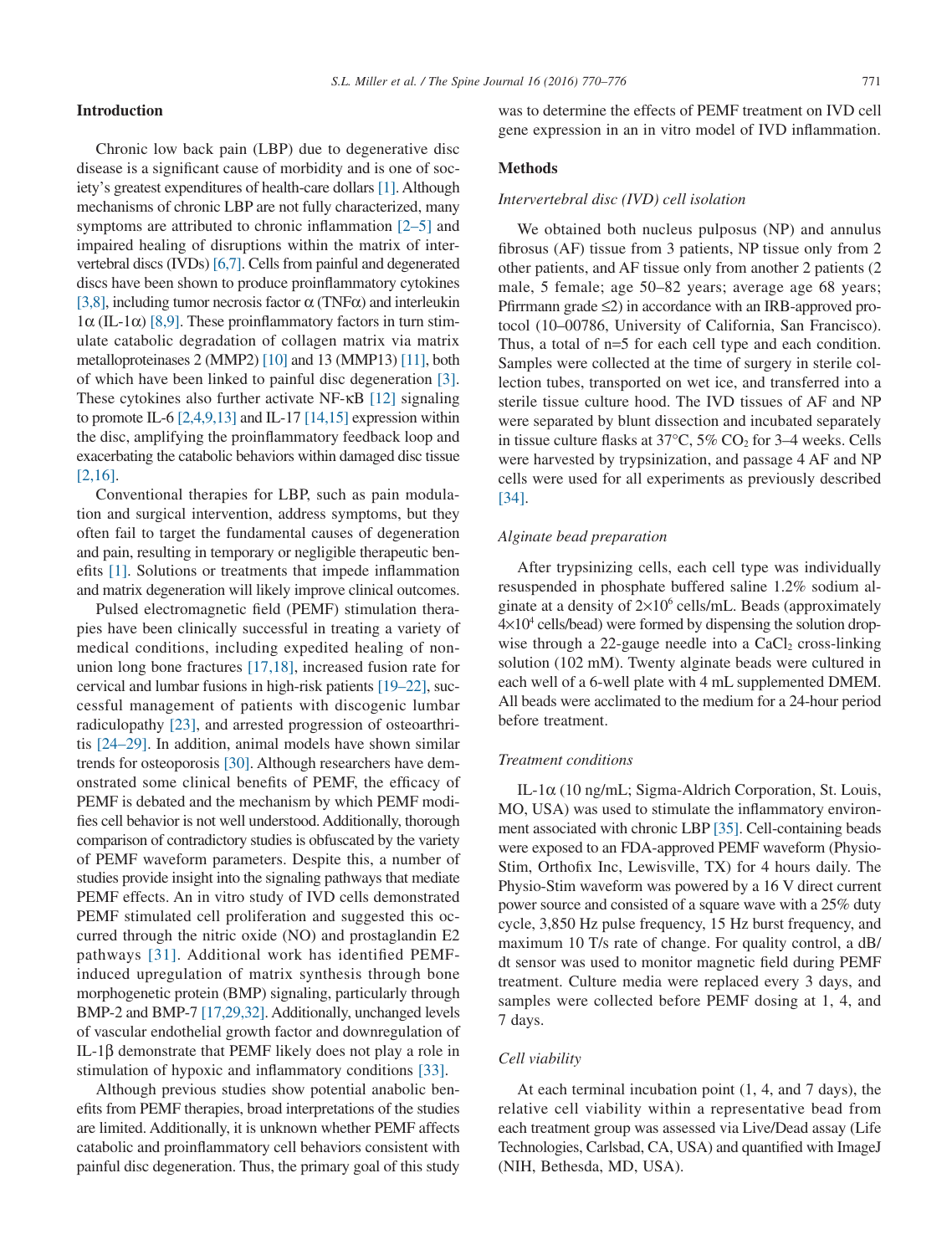## <span id="page-2-0"></span>*Microarray*

At each terminal incubation point (1, 4, and 7 days), beads were placed in a 5× volume (960 μL) of dissolving solution (55 mM sodium citrate, 20 mM EDTA, 150 mM sodium chloride at pH 6.8), and gently agitated on a rocker for 15 minutes. The resulting solution was centrifuged for 10 minutes at 300 rcf, and the cell pellet was then washed with phosphate buffered saline (without Ca and Mg ions) twice. The cells were snap-frozen in liquid nitrogen and stored at −80°C until ready for processing. RNA was isolated from each sample using RNeasy Kits (Qiagen, Valencia, CA, USA) and stored at −80°C until analysis was performed.

Purified RNA was analyzed for quality using chip-based capillary electrophoresis (Bioanalyzer,Agilent, Inc., Santa Clara, CA, USA), and quantity and purity was determined with a NanoDrop spectrometer. The NuGEN Pico V2, based on Ribo-SPIA technology, was used for amplification, fragmentation, and biotin-labeling. The labeled cDNA was hybridized to Human GeneChip Gene 2.0 ST microarrays (Affymetrix, Inc., Santa Clara, CA, USA). The signal intensity fluorescent images produced during Affymetrix GeneChip hybridizations were read using the Affymetrix Model 3000 Scanner and converted into GeneChip probe results files (CEL) using Command and Expression Console software (Affymetrix).

## *Data analysis*

Microarrays were normalized for array-specific effects using Affymetrix's Robust Multi-Array normalization. Normalized arrays values were reported on a log2 scale. For statistical analyses, we removed all array probe sets that had an average log2 intensity less than 3.0. This is a standard cutoff, below which expression is indistinguishable from background noise [\[36\].](#page-6-9) Linear models were fitted for each gene using the

Bioconductor limma package in R [\[36,37\].](#page-6-9) Moderated t-statistics, fold-change, and the associated p-values were calculated for each gene. To account for the thousands of genes tested, we calculated false discovery rate-adjusted values using the Benjamini-Hochberg method [\[38\].](#page-6-10) False discovery rate values indicate the expected fraction of falsely declared differentially expressed genes among the total set of declared differentially expressed genes. p-Values less than .05 were reported as statistically significant.

# **Results**

#### *IL-1α induces an inflammatory response in IVD cells*

Consistent with previous studies [\[35,39\],](#page-6-8) treating AF cells with IL-1 $\alpha$  for 4 days resulted in significant upregulation of various interleukins (IL-1 $\alpha$ , IL-1 $\beta$ , IL-6) relative to controls (all with  $p \ll 0.001$ ; Table 1). In addition, at day 4, this study revealed that for AF cells treated with IL-1α, the following genes also experienced significant upregulation with respect to controls (p<.001 unless specified; Table 1): caspase 7 (CASP7), fibroblast growth factor 2 (FGF2), interferon gamma (IFNγ), MMP13, nerve growth factor (NGF), NFκB, nitric oxide synthase (NOS2), TNFα, and TNFAIP6 ( $p=0.001$ ). Furthermore, AF cells treated with IL-1 $\alpha$  for 4 days demonstrated significantly reduced expression of aggrecan (ACAN), collagen type 1 (COL1a1, COL1a2), FGF1, and transforming growth factor beta (TGFβ) (p=.04) compared with controls (p<.001 unless specified; Table 1).

Similarly, in NP cells, treatment with IL-1 $\alpha$  for 4 days tended to upregulate expression of the following with respect to controls: FGF2 ( $p=.05$ ), IL-1 $\alpha$  ( $p=.08$ ), NGF ( $p=.07$ ), and TNF $\alpha$  (p=.09) and significantly upregulated CASP7 (p=.04), IL-1β (p=.02), IL-6 (p=.03), MMP2 (p=.3), MMP13 (p=.007), NF-κB (p=.04), and TNFAIP6 (p=.007). Although these

Table 1

Pertinent genes significantly affected by IL-1α after 4 days in AF and NP cells. Data have been normalized by their respective control group

| Gene             | Gene name                                                  | Fold change (IL-1 $\alpha$ treatment/control) |                    |
|------------------|------------------------------------------------------------|-----------------------------------------------|--------------------|
|                  |                                                            | AF                                            | NP                 |
| <b>ACAN</b>      | Aggrecan                                                   | $0.4$ (p $< 0.01$ )                           | $0.5$ (p=.01)      |
| CASP7            | Caspase 7                                                  | $2.3$ (p $\leq 0.001$ )                       | $1.3$ (p=.04)      |
| COL1A1           | Collagen type 1a1                                          | $0.5$ (p $< 0.01$ )                           | $0.7$ (p=.03)      |
| COL1A2           | Collagen type 1a2                                          | $0.3$ (p $<<0.001$ )                          | $0.6$ (p=.02)      |
| FGF1             | Fibroblast growth factor 1                                 | $0.4$ (p $<<0.001$ )                          |                    |
| FGF <sub>2</sub> | Fibroblast growth factor 2                                 | $2.9$ (p $<<0.001$ )                          | $1.5$ (p=.05)      |
| <b>HAPLN</b>     | Hyaluronan proteoglycan link protein                       |                                               | $0.6$ (p= $0.05$ ) |
| $IFN\gamma$      | Interferon $\gamma$                                        | $2.2$ (p $< 0.001$ )                          |                    |
| IL-1 $\alpha$    | Interleukin $1\alpha$                                      | $212.0$ ( $p<<0.001$ )                        | $6.4$ (p=.08)      |
| IL-1 $\beta$     | Interleukin $1\beta$                                       | 49.6 ( $p \ll 0.001$ )                        | $2.1$ (p=.02)      |
| $IL-6$           | Interleukin 6                                              | $13.7$ (p $<<0.001$ )                         | $2.7$ (p=.03)      |
| MMP <sub>2</sub> | Matrix metalloproteinase 2                                 |                                               | $1.4$ (p=.03)      |
| MMP13            | Matrix metalloproteinase 13                                | $12.5$ (p $<<0.001$ )                         | $3.7$ (p=.007)     |
| $NF - \kappa B$  | Nuclear factor κ-light-chain-enhancer of activated B cells | $3.5$ (p $<<0.001$ )                          | $1.7$ (p=.04)      |
| NOS <sub>2</sub> | Nitric oxide synthase 2                                    | $20.2$ (p $<<0.001$ )                         |                    |
| <b>NGF</b>       | Nerve growth factor                                        | $8.6$ (p $<<0.001$ )                          | $1.9$ (p=.07)      |
| $TGF\beta$       | Transforming growth factor $\beta$                         | $0.7$ (p=.04)                                 |                    |
| $TNF\alpha$      | Tumor necrosis factor $\alpha$                             | $6.6$ ( $p \le 0.001$ )                       | $1.6$ (p=.09)      |
| TNFAIP6          | Tumor necrosis factor $\alpha$ interacting protein 6       | $3.1$ (p=.001)                                | $1.8$ (p=.007)     |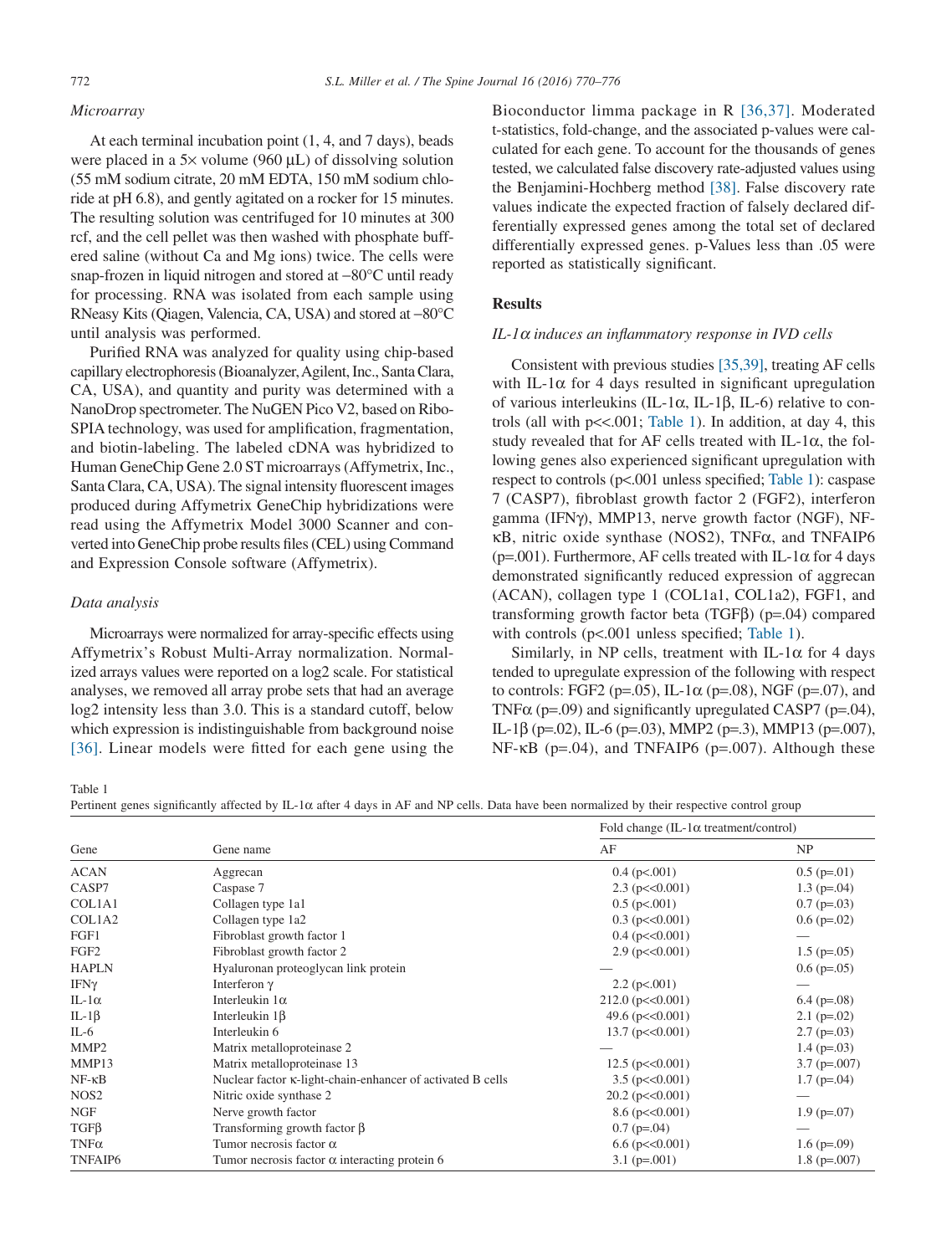changes were not as substantial as those seen in AF cells, they were still statistically significant [\(Table 1\)](#page-2-0). Additionally, compared with controls, ACAN (p=.01), COL1a1 (p=.03), and COL1a2 (p=.02) were significantly downregulated, and hyaluronan and proteoglycan link protein 1 (HAPLN) (p=.05) tended to be downregulated in IL-1α-treated NP cells [\(Table 1\)](#page-2-0).

## *PEMF does not affect cell viability*

In both cell types, PEMF did not significantly alter mRNA expression of genes associated with cell cycle or apoptosis in either normal culture or IL-1 $\alpha$ -treated groups at any time point (Appendix 1). Likewise, in both media conditions and across all time points, PEMF did not have a detectable effect on AF or NP cell viability as determined by Live/Dead staining (Figure).

# *Pulsed electromagnetic field reduces, but does not completely prevent, expression of IL-1α-induced expression of inflammatory cytokines in IVD cells*

Pulsed electromagnetic field downregulated IL-1 $\alpha$  (p=.01), IL-1β ( $p=03$ ), and NF- $\kappa$ B ( $p=.04$ ) expression in AF cells in IL-1α-supplemented media for 4 days compared with AF cells treated with IL-1 $\alpha$  alone [\(Table 2\)](#page-4-0). In NP cells, PEMF significantly diminished IL-1 $\alpha$ -induced expression of IL-17A after 4 days ( $p=01$ ), and, as previously shown [\[39\],](#page-6-11) PEMF tended to reduce IL-1α-associated expression of IL-6 in NP cells (p=.07; [Table 2\)](#page-4-0). Although PEMF treatment reduced the expression of proinflammatory markers in IVD cells treated with IL-1 $\alpha$  relative to those treated only with IL-1 $\alpha$ , it did not entirely counteract the effects of IL-1 $\alpha$ ; the IVD cells treated with IL-1 $\alpha$  and PEMF tended to express higher levels of proinflammatory genes than IVD cells cultured in control conditions. Additionally, PEMF resulted in no significant upregulation of proinflammatory genes in IVD cells cultured in IL-1α-supplemented media or control media (Appendix 2), nor did it affect the expression of natural inflammation inhibitors TNFAIP6, IL-4, IL-10, IL-11, or IKB in any conditions (Appendix 3). By day 7, groups treated with PEMF and IL-1 $\alpha$  did not significantly differ from groups treated with IL-1 $\alpha$  alone.

# *PEMF reduces, but does not completely inhibit, expression of matrix catabolizers in proinflammatory conditions*

After 4 days, PEMF tended to reduce IL-1α-associated MMP13 expression in AF cells (p=.10) and MMP2 expression in NP cells (p=.006; [Table 2\)](#page-4-0). Intervertebral disc cells treated with IL-1 $\alpha$  and PEMF tended to express higher levels



Figure. Representative images from Live/Dead staining of IVD cells in alginate beads after 7 days of treatment (green: live, red: dead).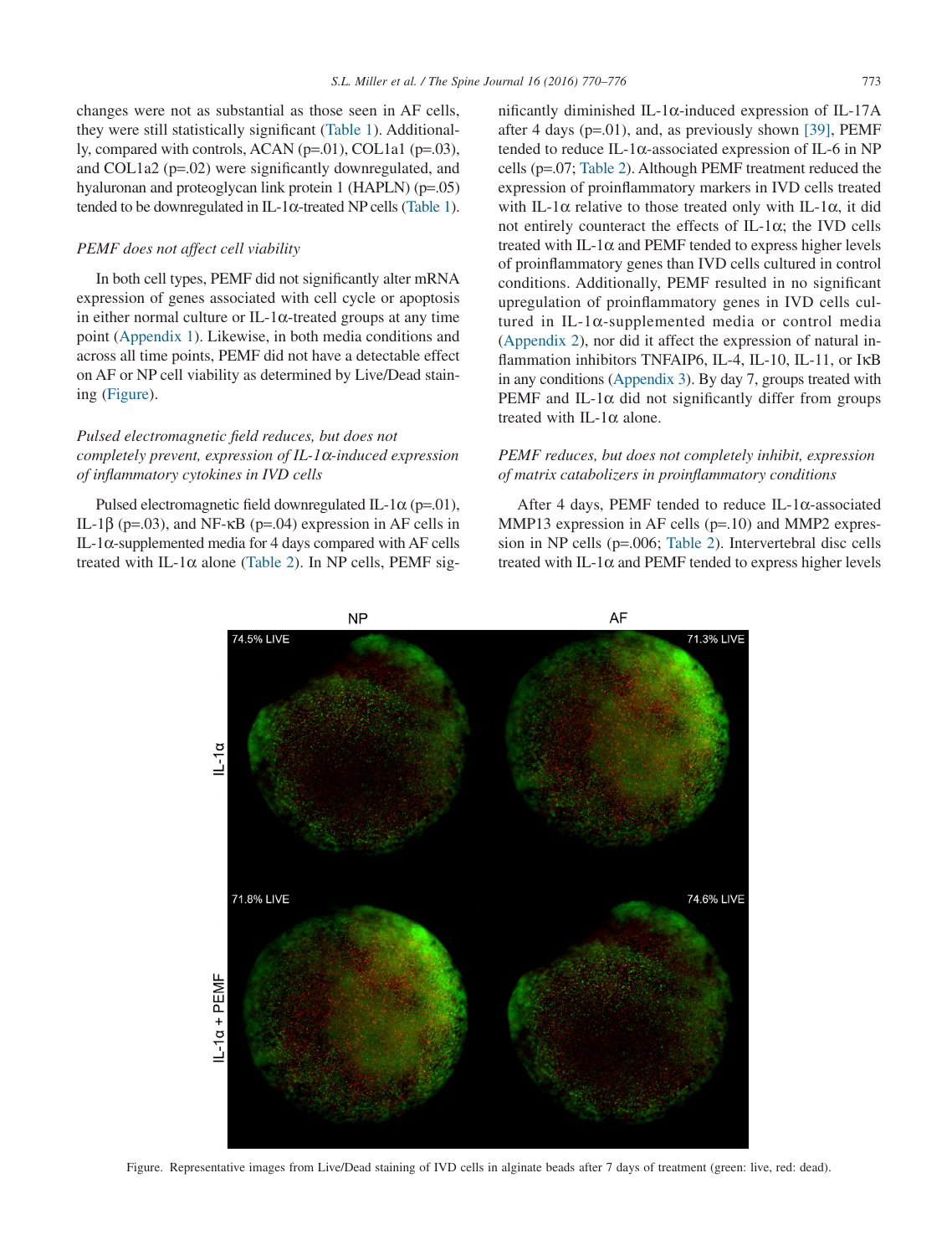<span id="page-4-0"></span>Table 2

Pertinent genes significantly affected by PEMF in proinflammatory conditions after 4 days in AF and NP cells. Data have been normalized by their respective control group

| Gene             | Gene name                                                  | Fold change (PEMF&IL-1 $\alpha$ treatment/IL-1 $\alpha$ treatment) |                 |
|------------------|------------------------------------------------------------|--------------------------------------------------------------------|-----------------|
|                  |                                                            | AF                                                                 | NP              |
| FGF1             | Fibroblast growth factor 1                                 | $1.3$ (p=.04)                                                      |                 |
| <b>HAPLN</b>     | Hyaluronan proteoglycan link protein                       |                                                                    | $1.3$ (p=.07)   |
| IL-1 $\alpha$    | Interleukin $1\alpha$                                      | $0.45$ (p=.01)                                                     |                 |
| IL-1 $\beta$     | Interleukin $1\beta$                                       | $0.43$ (p=.03)                                                     |                 |
| IL-6             | Interleukin 6                                              |                                                                    | $0.89$ (p=.07)  |
| $IL-17$          | Interleukin 17                                             |                                                                    | $0.72$ (p=.01)  |
| MMP <sub>2</sub> | Matrix metalloproteinase 2                                 |                                                                    | $0.75$ (p=.006) |
| MMP13            | Matrix metalloproteinase 13                                | $0.64$ (p=.10)                                                     |                 |
| $NF - \kappa B$  | Nuclear Factor K-light-chain-enhancer of activated B cells | $0.90(p=.04)$                                                      |                 |

of catabolic genes than IVD cells cultured in control conditions. Pulsed electromagnetic field caused no significant effect on expression of MMPs in control conditions (Appendix 2). By day 7, the groups treated with PEMF and IL-1 $\alpha$  did not significantly differ from groups treated with IL-1 $\alpha$  alone.

# *PEMF induces expression of factors that are conducive to regeneration of matrix*

In addition to the inhibition of genes responsible for matrix degradation under proinflammatory conditions at day 4, PEMF plus IL-1α treatment tended to reduce expression of genes required for healthy matrix formation relative to groups treated with IL-1 $\alpha$  alone, including HAPLN (p=.07) in NP cells and fibroblast growth factor 1 (FGF1; p=.04) in AF cells (Table 2). Pulsed electromagnetic field treatment of IVD cells under proinflammatory conditions returned the expression levels of the aforementioned genes to those seen in control conditions. However, PEMF had no significant effect on matrix proteins, such as ACAN and COL1, in control or proinflammatory conditions (Appendix 4). By day 7, the groups treated with PEMF and IL-1 $\alpha$  did not significantly differ from groups treated with IL-1 $\alpha$  alone.

## **Discussion**

The purpose of this study was to determine the effects of Physio-Stim PEMF on IVD cell gene expression in a simulated proinflammatory in vitro environment. In both NP and AF cell types, we observed that gene expression associated with the proinflammatory and extracellular matrix catabolism cascades were the most clinically relevant signaling pathways constructively affected by PEMF.

Consistent with previous studies, IVD cells treated with IL-1α expressed significantly more proinflammatory genes than controls at day 4 [\[35,39\].](#page-6-8) Proinflammatory cytokine expression and the associated signaling cascades are indicative of disc degeneration and discogenic pain [\[3\].](#page-5-3) NF-κB is a transcription factor heavily linked to the initiation and progression of inflammatory processes in IVDs [\[12\],](#page-5-7) including the IL-1, IL-6, and TNFα signaling cascades. IL-1α, IL-1β, and IL-6 further upregulate TNFα. Tumor necrosis factor alpha is a

proinflammatory adipokine that negatively affects chondrocyte proliferation and matrix formation, and it has been linked to IVD matrix degeneration [\[8,9\].](#page-5-4) In degenerated discs, TNF $\alpha$ upregulates TNFAIP6 [\[40,41\]](#page-6-12) and IL-17 [\[14,16\].](#page-5-8) TNFAIP6 is a part of a negative feedback loop that limits inflammation and reduces matrix degradation through its interaction with matrix proteins and its inhibition of matrix catabolic factors [\[40,42\].](#page-6-12) IL-17, in turn, is expressed following cartilage injury, and it promotes the production and release of proinflammatory mediators prostaglandin E2 and NO [\[15\].](#page-6-13)

At 4 days, PEMF significantly diminished IL-1α-associated gene expression of NF-κB, IL-1α, IL-1β, and tended to reduce IL-6 gene expression. Pulsed electromagnetic field treatment also reduced IL-17 gene expression, but not TNFAIP6 gene expression in proinflammatory conditions. Together, these results indicate that PEMF has the ability to reduce the effect of IL-1α treatment on proinflammatory gene expression at early stages of inflammation. However, because no significant effects were observed at later time points, PEMF may only be useful to inhibit early proinflammatory signaling [\[43\].](#page-6-14) Pulsed electromagnetic field has been shown to modulate the rate of calmodulin (CaM) activation through the acceleration of calcium ion binding kinetics, thus increasing the CaMdependent NO release from stressed cells [\[44\].](#page-6-15) Injuryinduced calcium influx and NO release is transient; thus, the observed short-term effects of PEMF in IL-1α-treated IVD cell cultures may be tied to the transient nature of the NO cascade [\[31,45,46\].](#page-6-5)

A hallmark of disc degeneration is loss of matrix and decreased capacity of IVD cells to repair matrix components. There is extensive literature on the link between IVD degeneration and extracellular matrix degradation through matrix metalloproteinases [\[47\],](#page-6-16) including increased levels of both MMP2 and MMP13 [\[10\].](#page-5-5) MMP2 and MMP13 play a role in the catabolic breakdown of collagen and are active in many IL-1α- and TNFα-linked inflammatory processes. Pulsed electromagnetic field reduced IL-1α-induced MMP2 and MMP13 expression in IVD cells at 4 days. These results highlight a role for PEMF in the abatement of IVD matrix breakdown in early stages of inflammation. Additionally, PEMF treatment resulted in a slight upregulation of HAPLN and FGF1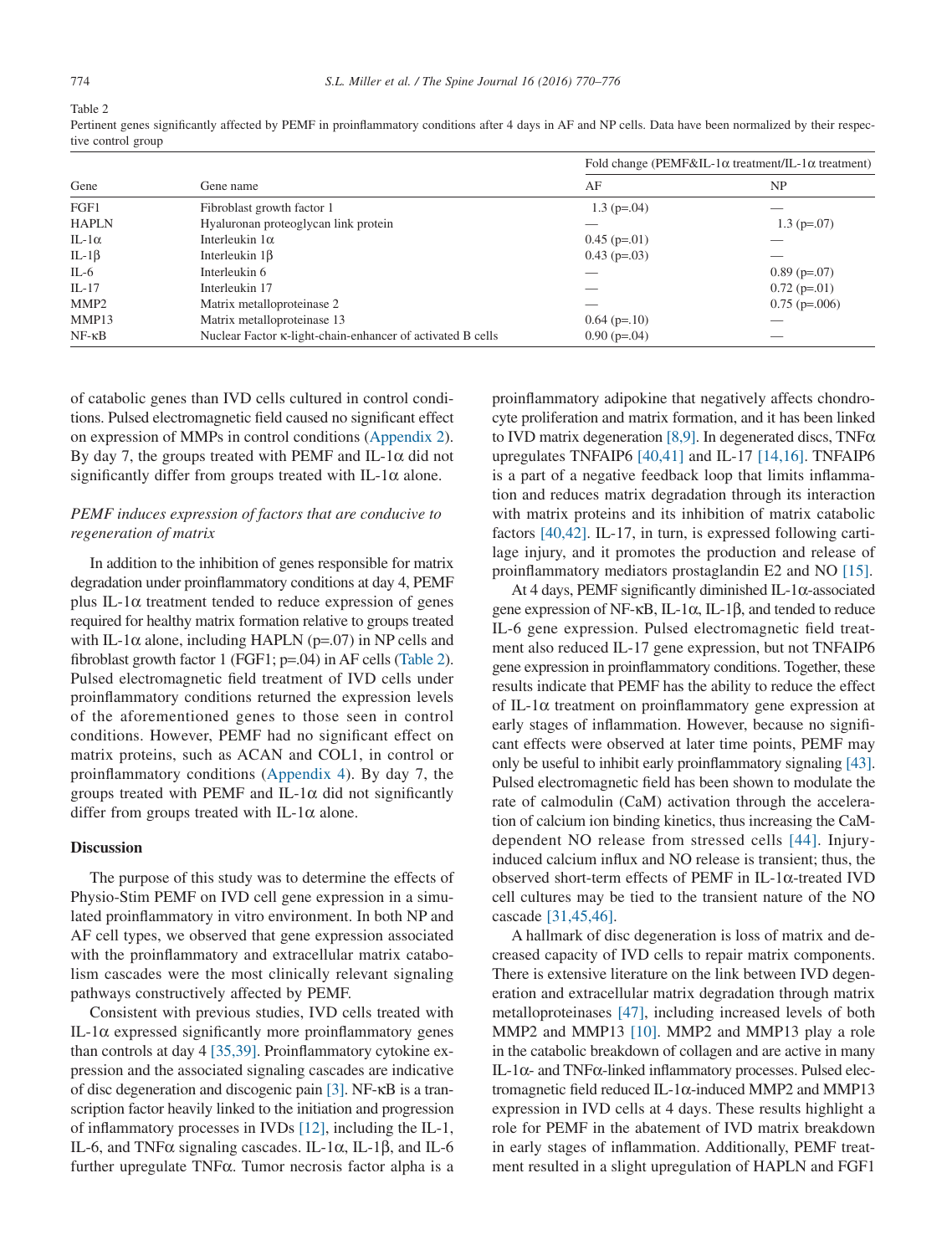in proinflammatory conditions. Hyaluronan and proteoglycan link protein 1 is a link protein key to the formation and structural integrity of cartilaginous matrices [\[48\],](#page-6-17) and FGF1 is a growth factor linked to chondrocyte proliferation and proteoglycan synthesis [\[49,50\].](#page-6-18) The loss of these proteins have been linked to disc degeneration [\[48,50\].](#page-6-17)

Because PEMF affected genes key to both matrix formation and cell growth, PEMF treatment may be slightly regenerative. However, despite other PEMF waveforms having been shown to stimulate IVD cell matrix regeneration [\[32\],](#page-6-19) in our study, PEMF did not stimulate ACAN or COL1 production in any media condition, implying that PEMF treatment does not completely regenerate damaged matrix. Given the extent of choices in PEMF parameters, this variation in study outcome emphasizes the need to determine if there is also an optimal signal and dosing that would accelerate both disc regeneration and proinflammatory inhibition. Thus, the current PEMF signal and dosing may mainly have some potential as a therapy to decelerate disc degeneration in a subset of patients with acute and mild conditions. Only clinical studies will help determine the best indication for this therapy and whether there are cofactors that could strengthen the PEMF's ability to regenerate the disc.

Although only relatively healthy IVD samples (Pfirrmann grade≤2) were used for this study, there was a high degree of variability in gene expression patterns between donated tissues. This between-subject variability, combined with a low sample number (n=5), limited our analysis and interpretation of the effects of PEMF. Yet, despite this variability, we observed statistically-significant PEMF effects on several important inflammatory factors, indicating the disease-modifying effect of this particular PEMF signal is mostly antiinflammatory, anti-catabolic rather than matrix synthetic. Additional mechanistic studies are currently underway to better define the time course of PEMF effects and specific cell phenotype markers that relate to PEMF reactivity. These studies may clarify the basis for the observed donor-to-donor variability and may be used to better define patients who would benefit from this therapy. An additional limitation is that this in vitro study relied on IVD cells that were removed from their native environment, thus confounding potential clinically relevant factors contributed by innate structural elements, mechanical loading, and surrounding tissues. Although this study did not account for any potential dampening of magnetic field by soft tissue, other studies have shown that PEMF waveforms of similar intensity do penetrate the body and are effective in the context of the spine [\[19\].](#page-6-1) Additionally, these results are only indicative of gene expression changes at the transcriptional level, and any interpretations of the changes in signaling cascades are merely speculative. Thus, even though we detected gene transcription changes in IVD cells, translating these effects to a potential clinical effect on IVDs would be extrapolative at this point.

Physio-Stim PEMF treatment had significant effects on the expression of genes associated with early stages of inflammation and some effects on genes associated with matrix

degradation, but PEMF had minimal effects on matrix repair and cell growth. The short-term effects of PEMF on proinflammatory cytokine and MMP expression highlight a potential role for PEMF in the treatment of acute inflammation in IVDs and motivate further studies to examine posttranscription effects in addition to optimization of the PEMF signal and dosing to improve the extent and duration of these potential benefits for patients with IVD degeneration and LBP.

## **Acknowledgments**

The authors thank Orthofix, Inc. for financial support; Xinyan Tang, PhD for assistance with the separation and culture of human disc tissue; the Gladstone Institutes Genomics Core for assistance with microarrays; and the Bioinformatics Core (particularly Alexander Wiliams, MS) for analytical support.

#### **Appendix: Supplementary material**

Supplementary material related to this article can be found at [http://dx.doi.org/10.1016/j.spinee.2016.01.003.](http://dx.doi.org/10.1016/j.spinee.2016.01.003)

## **References**

- <span id="page-5-0"></span>[1] [Hoy D, March L, Brooks P, et al. Measuring the global burden of low](http://refhub.elsevier.com/S1529-9430(16)00043-7/sr0010) [back pain. Best Pract Res Clin Rheumatol 2010;24:155–65.](http://refhub.elsevier.com/S1529-9430(16)00043-7/sr0010)
- <span id="page-5-1"></span>[2] [Ulrich JA, Liebenberg EC, Thuillier DU, et al. ISSLS prize](http://refhub.elsevier.com/S1529-9430(16)00043-7/sr0015) [winner: repeated disc injury causes persistent inflammation. Spine](http://refhub.elsevier.com/S1529-9430(16)00043-7/sr0015) [2007;32:2812–19.](http://refhub.elsevier.com/S1529-9430(16)00043-7/sr0015)
- <span id="page-5-3"></span>[3] [Burke JG, Watson RW, McCormack D, et al. Intervertebral discs which](http://refhub.elsevier.com/S1529-9430(16)00043-7/sr0020) [cause low back pain secrete high levels of proinflammatory mediators.](http://refhub.elsevier.com/S1529-9430(16)00043-7/sr0020) [J Bone Joint Surg Br 2002;84:196–201.](http://refhub.elsevier.com/S1529-9430(16)00043-7/sr0020)
- [4] [Andrade P, Hoogland G, Garcia MA, et al. Elevated IL-1](http://refhub.elsevier.com/S1529-9430(16)00043-7/sr0025)β and IL-6 [levels in lumbar herniated discs in patients with sciatic pain. Eur Spine](http://refhub.elsevier.com/S1529-9430(16)00043-7/sr0025) [J 2013;22:714–20.](http://refhub.elsevier.com/S1529-9430(16)00043-7/sr0025)
- [5] [Luoma K, Riihimäki H, Luukkonen R, et al. Low back pain in relation](http://refhub.elsevier.com/S1529-9430(16)00043-7/sr0030) [to lumbar disc degeneration. Spine 2000;25:487–92.](http://refhub.elsevier.com/S1529-9430(16)00043-7/sr0030)
- <span id="page-5-2"></span>[6] [An HS, Masuda K, Inoue N. Intervertebral disc degeneration: biological](http://refhub.elsevier.com/S1529-9430(16)00043-7/sr0035) [and biomechanical factors. J Orthop Sci 2006;11:541–52.](http://refhub.elsevier.com/S1529-9430(16)00043-7/sr0035)
- [7] [Peng B, Hao J, Hou S, et al. Possible pathogenesis of painful](http://refhub.elsevier.com/S1529-9430(16)00043-7/sr0040) [intervertebral disc degeneration. Spine 2006;31:560–6.](http://refhub.elsevier.com/S1529-9430(16)00043-7/sr0040)
- <span id="page-5-4"></span>[8] [Le Maitre CL, Hoyland JA, Freemont AJ. Catabolic cytokine expression](http://refhub.elsevier.com/S1529-9430(16)00043-7/sr0045) [in degenerate and herniated human intervertebral discs: IL-1beta and](http://refhub.elsevier.com/S1529-9430(16)00043-7/sr0045) [TNFalpha expression profile. Arthritis Res Ther 2007;9:77.](http://refhub.elsevier.com/S1529-9430(16)00043-7/sr0045)
- [9] [Schuerwegh A, Dombrecht EJ, Stevens WJ, et al. Influence of pro-](http://refhub.elsevier.com/S1529-9430(16)00043-7/sr0050)inflammatory (IL-1α, IL-6, TNF-α, IFN-γ[\) and anti-inflammatory \(IL-4\)](http://refhub.elsevier.com/S1529-9430(16)00043-7/sr0050) [cytokines on chondrocyte function. Osteoarthr Cartil 2003;11:681–7.](http://refhub.elsevier.com/S1529-9430(16)00043-7/sr0050)
- <span id="page-5-5"></span>[10] [Rutges J, Kummer JA, Oner FC, et al. Increased MMP-2 activity during](http://refhub.elsevier.com/S1529-9430(16)00043-7/sr0055) [intervertebral disc degeneration is correlated to MMP-14 levels. J Pathol](http://refhub.elsevier.com/S1529-9430(16)00043-7/sr0055) [2008;523–30.](http://refhub.elsevier.com/S1529-9430(16)00043-7/sr0055)
- <span id="page-5-6"></span>[11] [Séguin CA, Pilliar RM, Roughley PJ, et al. Tumor necrosis factor-alpha](http://refhub.elsevier.com/S1529-9430(16)00043-7/sr0060) [modulates matrix production and catabolism in nucleus pulposus tissue.](http://refhub.elsevier.com/S1529-9430(16)00043-7/sr0060) [Spine 2005;30:1940–8.](http://refhub.elsevier.com/S1529-9430(16)00043-7/sr0060)
- <span id="page-5-7"></span>[12] [Wuertz K, Vo N, Kletsas D, et al. Inflammatory and catabolic signalling](http://refhub.elsevier.com/S1529-9430(16)00043-7/sr0065) [in intervertebral discs: the roles of NF-](http://refhub.elsevier.com/S1529-9430(16)00043-7/sr0065)κB and MAP kinases. Eur Cell [Mater 2012;23:103–20.](http://refhub.elsevier.com/S1529-9430(16)00043-7/sr0065)
- [13] [Noponen-Hietala N, Virtanen I, Karttuned R, et al. Genetic variations](http://refhub.elsevier.com/S1529-9430(16)00043-7/sr0070) [in IL6 associate with intervertebral disc disease characterized by sciatica.](http://refhub.elsevier.com/S1529-9430(16)00043-7/sr0070) [Pain 2005;114:186–94.](http://refhub.elsevier.com/S1529-9430(16)00043-7/sr0070)
- <span id="page-5-8"></span>[14] [Gruber HE, Hoelscher GL, Ingram JA, et al. Increased IL-17 expression](http://refhub.elsevier.com/S1529-9430(16)00043-7/sr0075) [in degenerated human discs and increased production in cultured annulus](http://refhub.elsevier.com/S1529-9430(16)00043-7/sr0075) cells exposed to IL-1ß and TNF-α[. Biotech Histochem 2013;88:302–10.](http://refhub.elsevier.com/S1529-9430(16)00043-7/sr0075)